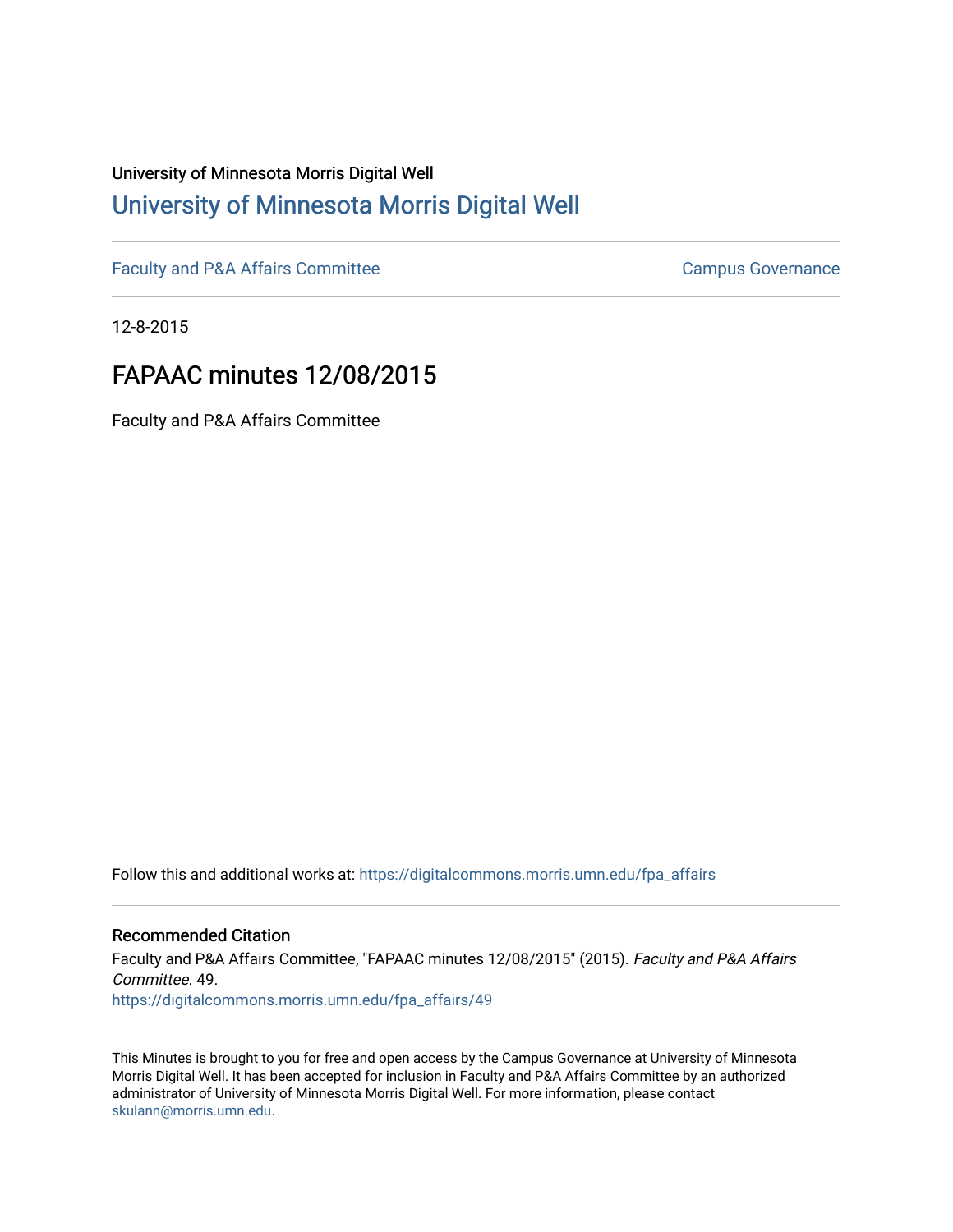## **Faculty and P&A Affairs Committee Meeting Minutes Tuesday, December 8, 2015 Prairie Lounge, 9:00 a.m.**

Present: Gordon McIntosh, Chlene Anderson, Peh Ng, Kerri Barnstuble, Kiel Harell. Melissa Vangsness. Absent: Julia Dabbs.

Minutes of the 11/10/15 meeting were reviewed and approved.

Committee discussion included:

Update on discussion of student evaluations with Dean Finzel:

G McIntosh met with the Dean and discussed the SRT's. Dean Finzel would like the committee to create a page of best practices for interpretation and implementation of the SRT's.

- Discussion of email response from Division Chairs concerning the interpretation of student evaluations: SRT's are just one instrument in the evaluation of faculty's teaching. They recognize that evaluations have some effects on faculty relations, morale, etc. Student Evaluations should be looked at in the context of a faculty career development and his/her personal and professional life. Evaluations need to be put in perspective and they welcome any suggestions the committee might have.
- G McIntosh has communicated with David Langley a few times:

Langley thought we should look at the student learning outcome. Very few of the questions on SRT's relate to our student learning outcomes which should be unique to Morris. UMM could add supplement questions which should relate to student outcomes. The assessment committee could develop a set of questions to accompany the SRT's concerning our student learning outcomes. Should Gordon ask this committee for questions? If we want attentive students giving thoughtful responses, the students should read the instructions first.

Discussion on handout shared to committee from Langley on "Connecting Your Teaching Practices with the Student Rating of Teaching Form":

Could faculty see this document? It could be a useful document at the beginning of the semester. We could communicate with the Faculty Development committee and see if this could be added to the fall workshop. Gordon will contact the FDC chair Tracy Otten.

Plans for committee meeting with David Langley from the Center for Education Innovation from U of M: His visits to UMM will be on 2/4, 3/3 and 3/24/16. We will schedule a one hour meeting with Langley and committee with discussion on the handout.

G McIntosh proposed for next semester to have two sub committees which might be more efficient:

- 1. Sub-committee working on developing best practices for interpretation and implementation of the SRT's (fall faculty development day discussion of Langley handout). Chlene, Gordon, Julia, Peh when available, will meet. Gordon will convene group.
- 2. Sub-committee working on an executive summary for the salary survey report (check report to see if we're making progress on salary increases). Melissa, Kiel, Kerri, Peh when available will meet. Also Roger Wareham will be asked to join the group for discussion and Gordon will email Roger. Melissa will convene group.

Spring semester meetings:

J. Quam will set up meeting with D. Langley and add to committee calendars for a one hour meeting.